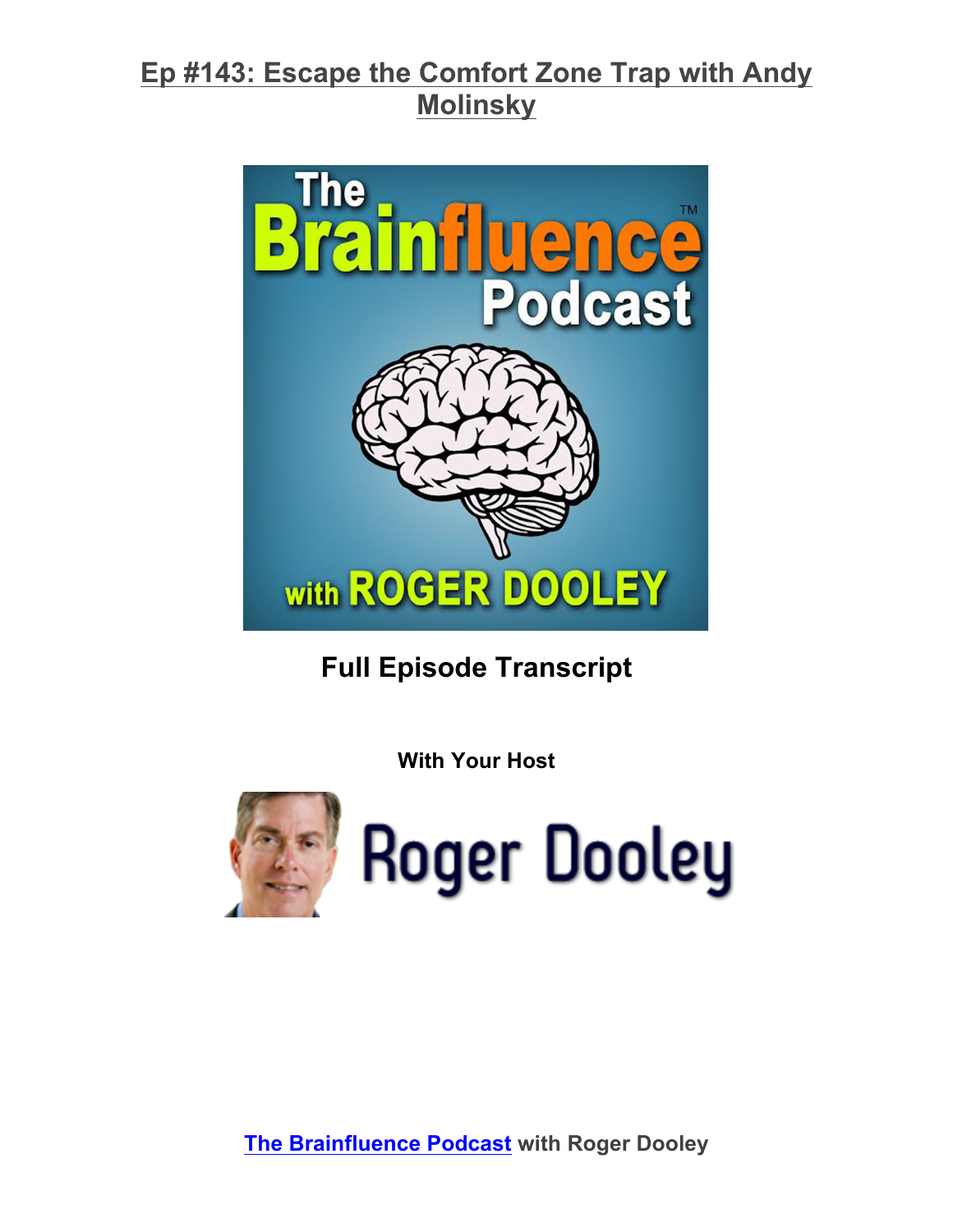Welcome to the Brainfluence Podcast with Roger Dooley, author, speaker and educator on neuromarketing and the psychology of persuasion. Every week, we talk with thought leaders that will help you improve your influence with factual evidence and concrete research. Introducing your host, Roger Dooley.

Roger: Welcome to the Brainfluence Podcast. I'm Roger Dooley. Our guest this week is an expert in behavior in the business world. He's a professor of organizational behavior at Brandeis University's international business school. He specializes in behavior change and cross-cultural interaction and business settings. He has degrees from Brown, Columbia and Harvard, and writes for the Harvard Business Review on a regular basis.

> His first book was Global Dexterity which focused on a key new skill for the 21st century, the ability for an individual to function effectively in different cultures while staying authentic and grounded. His new book is Reach: A New Strategy to Help You Step Outside Your Comfort Zone, Rise to the Challenge and Build Confidence. Welcome to this show, Andy Molinsky.

- Andy: Thank you so much, Roger. I'm really happy to be here.
- Roger: Great. I think Reach is really a timely book. Andy, I think most of us are limited by our comfort zones. We avoid things that make us uncomfortable even when those things would allow us to grow personally or help our careers or our businesses. One of the topics you mentioned, it's both on the cover and of course in the book itself is networking.

We all know networking is important, but many of us fail at it. I go to a lot of conferences and there's always the obligatory networking social hour. You walk into the room and a third of the people are around the periphery staring at their phones in solitary mode. Probably, the majority of the little clusters of people talking are people who are from the same company or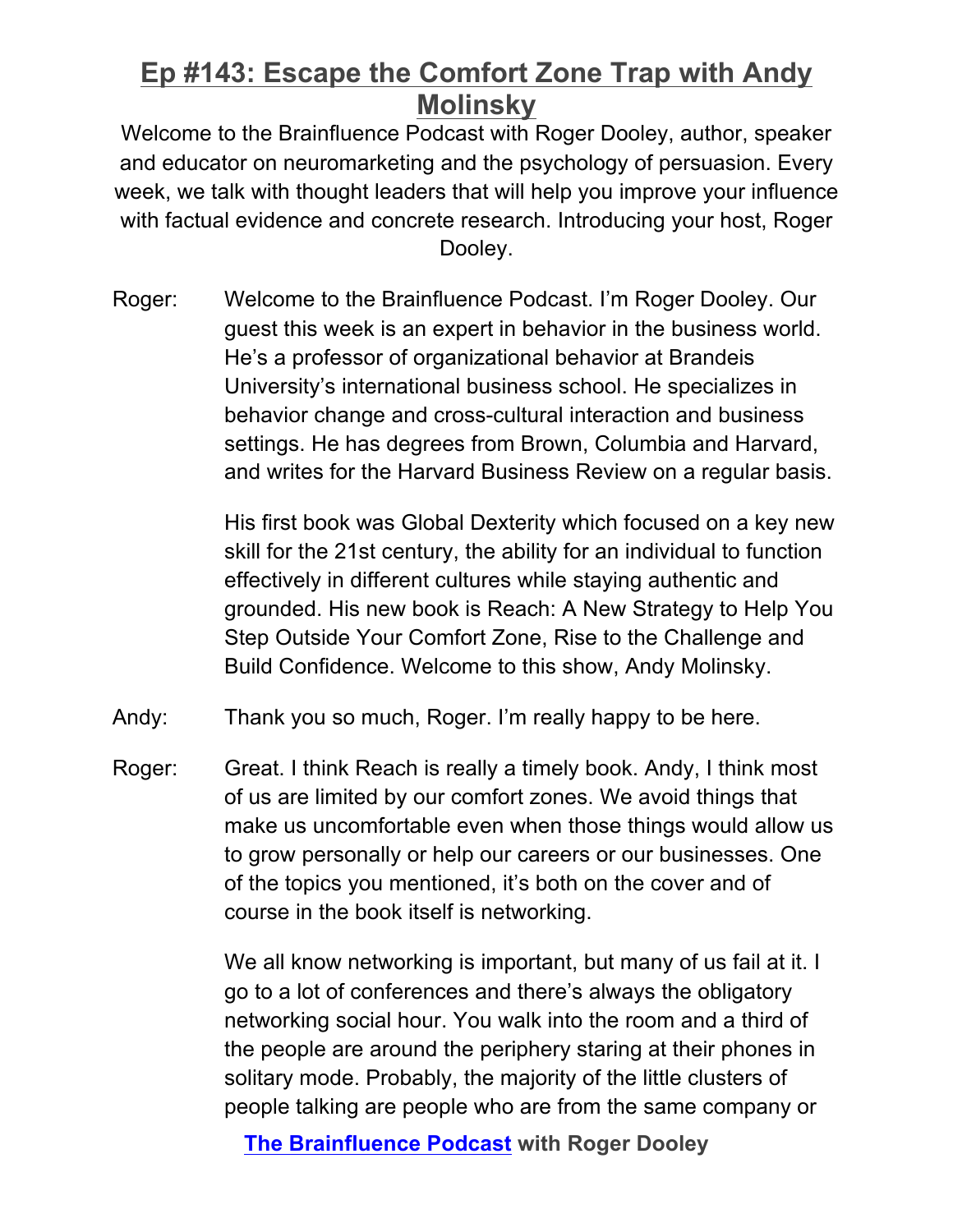who already know each other and there's probably very little new contact making going on.

I'm sure nobody sets out with that purpose in mind either. Nobody says, "I got to go down to that mixer because I really want to check my email while I'm holding a glass of wine." That ends up happening in so many cases. Why is that?

Andy: By that way, I should also add, you've got people pretending to go to the bathroom three or four times or people checking out things on the wall. It's amazing, the different ways that we avoid having conversation networking events. I've talked with a lot of different people about networking and I have to admit that as it's true with many other things in the book, I too have experienced the challenges in these situations.

> Networking as we know, it can be awkward for a lot of reasons. A lot of us feel uncomfortable approaching people, making small talk for various reasons. Some of us are shy, some of us are introverted, some of us feel small talk is pointless, let's say. We might not even know what to say. Then when you get into the networking event, many people feel very uncomfortable pitching or promoting themselves. I know a lot of consultants whose job it is in these situations to pitch and promote themselves who feel deeply uncomfortable about doing it.

Roger: You can't really do it quite that blatantly. You don't want to be the insurance person at the Christmas party who's handing out a business card. Hopefully, what you are doing is making human contact with people, getting to know them, finding out what you have in common and then at some point you can then discuss business with them, but even just that human contact that's the barrier there. I mean, I think once that's made then discussing what you do or what they do is a lot easier.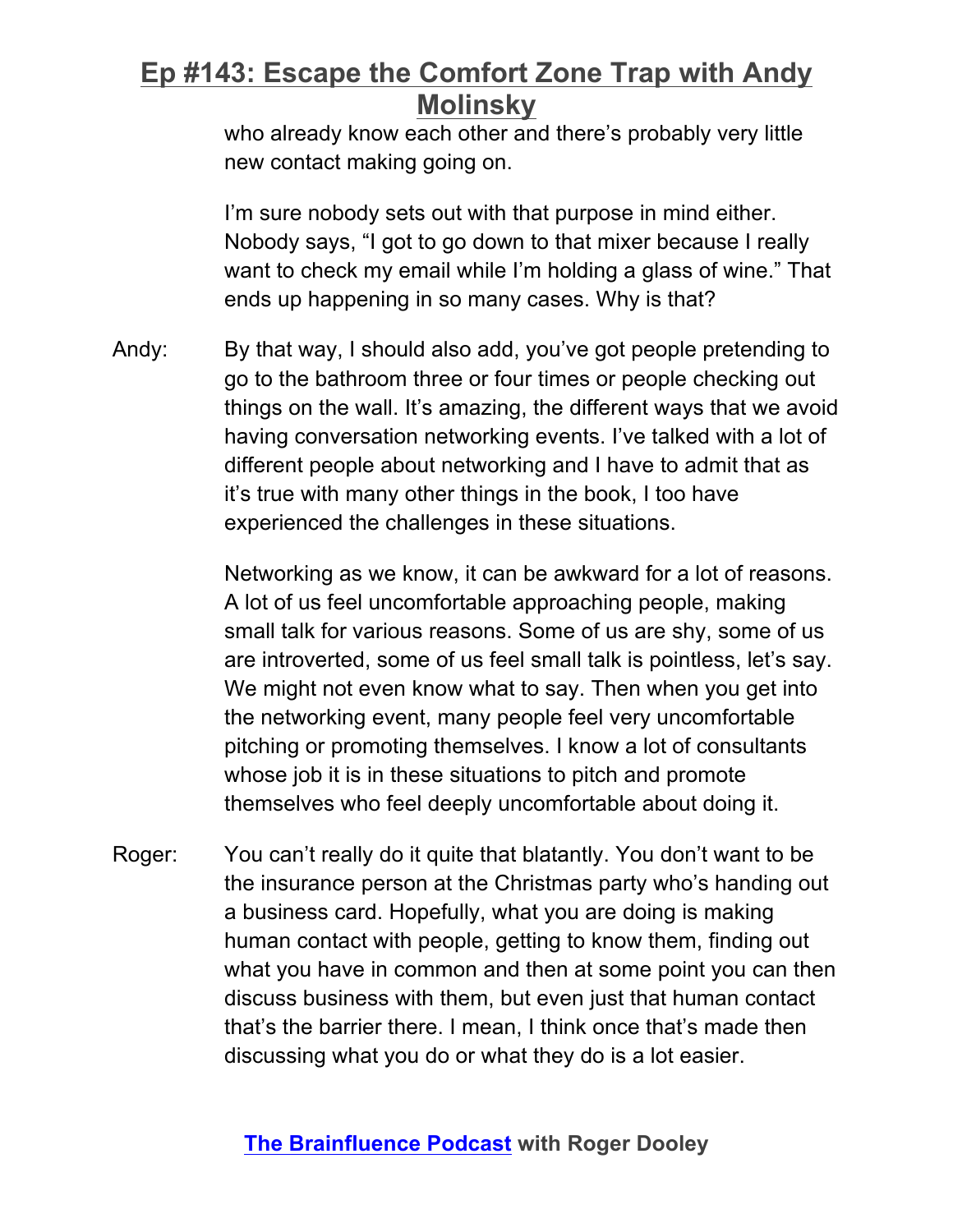Andy: I think that's true. I think even though logically, people understand what you said. I think psychologically, often times people still feel deeply uncomfortable in these networking situations. I know that there's been some psychological research about how people when they're networking in this way feel dirty, like they psychologically feel dirty. On different tests where they have to fill in the blank questions, they often fill them in with words that have to do with cleanliness and dirty.

> I think that psychologically deep down even in our unconscious, it feels very uncomfortable. For a lot of people, it actually just helps to reframe the networking event just like you did as a way to make connections, as a way to potentially have authentic discussions. Sometimes it's helpful for people to set goals.

In other words, my goal is to have a genuine conversation with one or two people and if I really make a connection then I can maybe set up a future conversation in a context that's more comfortable for me one on one over coffee and so on.

I think networking events are rife for feelings of uncomfortableness, people feel inauthentic, people feel incompetent, people sometimes feel embarrassed. They worry that they'll be liked or seen as too slimy and so on. It actually can be a very uncomfortable situation for a lot of us.

- Roger: I think the typical networking event is a microcosm of a lot of this stuff you talked about in your book. It's not just one thing, it's many of those things. What are some of the other types of activities that you found make people really uncomfortable?
- Andy: Public speaking is a big one. Speaking up at a meeting, being assertive, speaking your voice, I found that that's something that's very difficult for a lot of people to stand up and be assertive whether it's in a meeting or to their boss or colleagues. Sales, I think a lot of people who aren't sales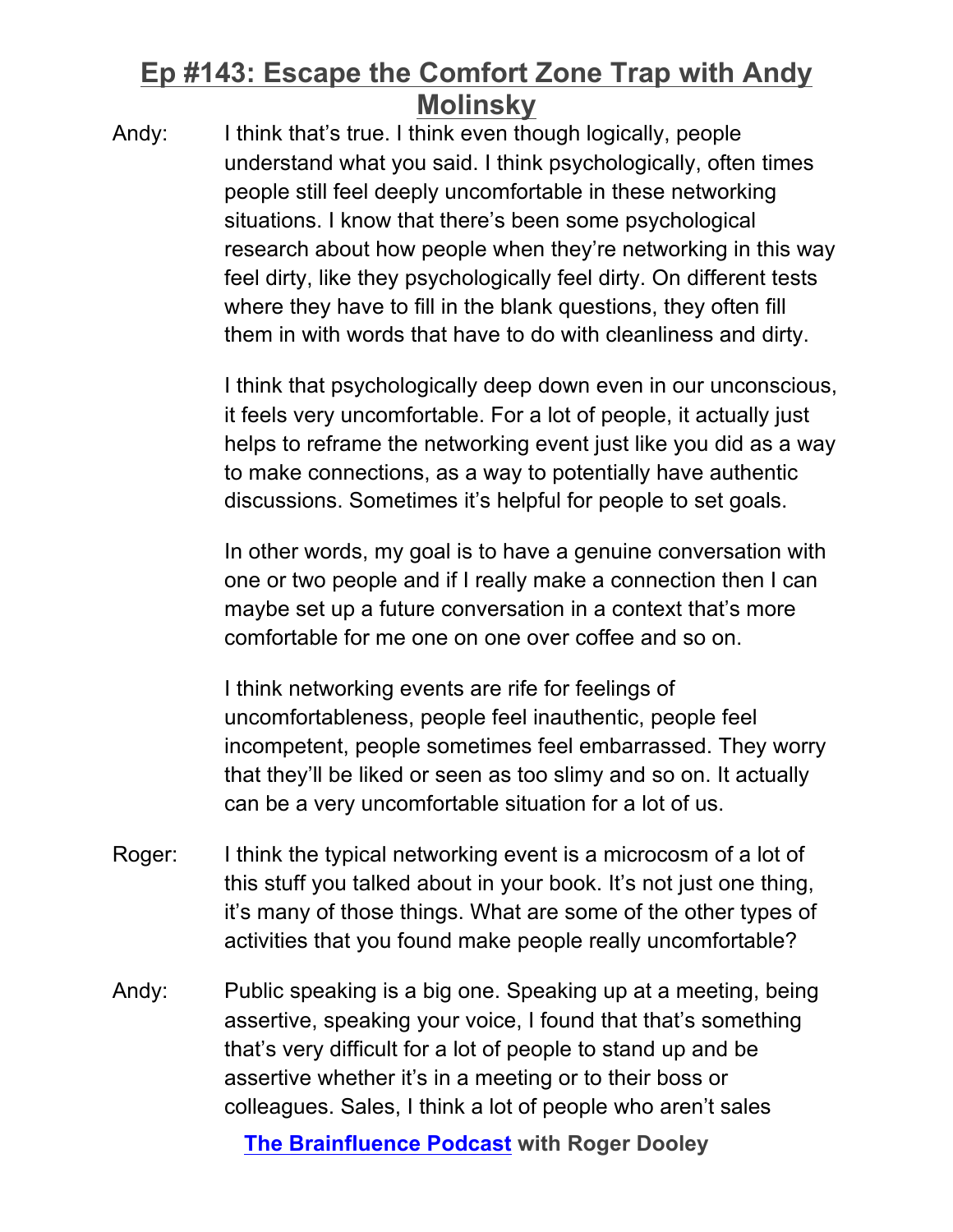people struggle with sales, pitching and promoting their products.

A lot of entrepreneurs who are product people have to really grow in to a lot of different roles, sales and management. They might not be comfortable with entrepreneurs pitching their ideas to venture capitalists especially young entrepreneurs like in a shark tank situation. Delivering bad news, it goes on, and on, and on.

- Roger: You've classified the barriers that make it difficult to do those things and these cut across those activities. I probably put in things like performance reviews in that really uncomfortable thing. I know that as a manager, that was something that the only thing worse than going through your own performance review is having to deliver someone else's performance review particularly if it's not necessarily the best one. That makes it tough, but what are the categories of barriers that make it difficult for people to do these things?
- Andy: I found that there are five different barriers across different professions and it's not the case that in every situation we're going to experience all these barriers but I found time and time again, these are the barriers people face. One is authenticity. We hinted at it earlier, the idea that this doesn't feel like me. This really doesn't feel like me and I don't like to behave in a situation that feels like I'm a fish out of water that's not me.

For instance, I hinted at before pretending to put on your grown up voice when pitching to venture capitalist. A lot of young entrepreneurs felt very inauthentic stepping into that business person role when they didn't feel that way. Likability is another one. That's a second one to authenticity, likability. Worrying someone might hate you if you act really assertively. Certainly delivering bad news, as you just said. Likability, I think people,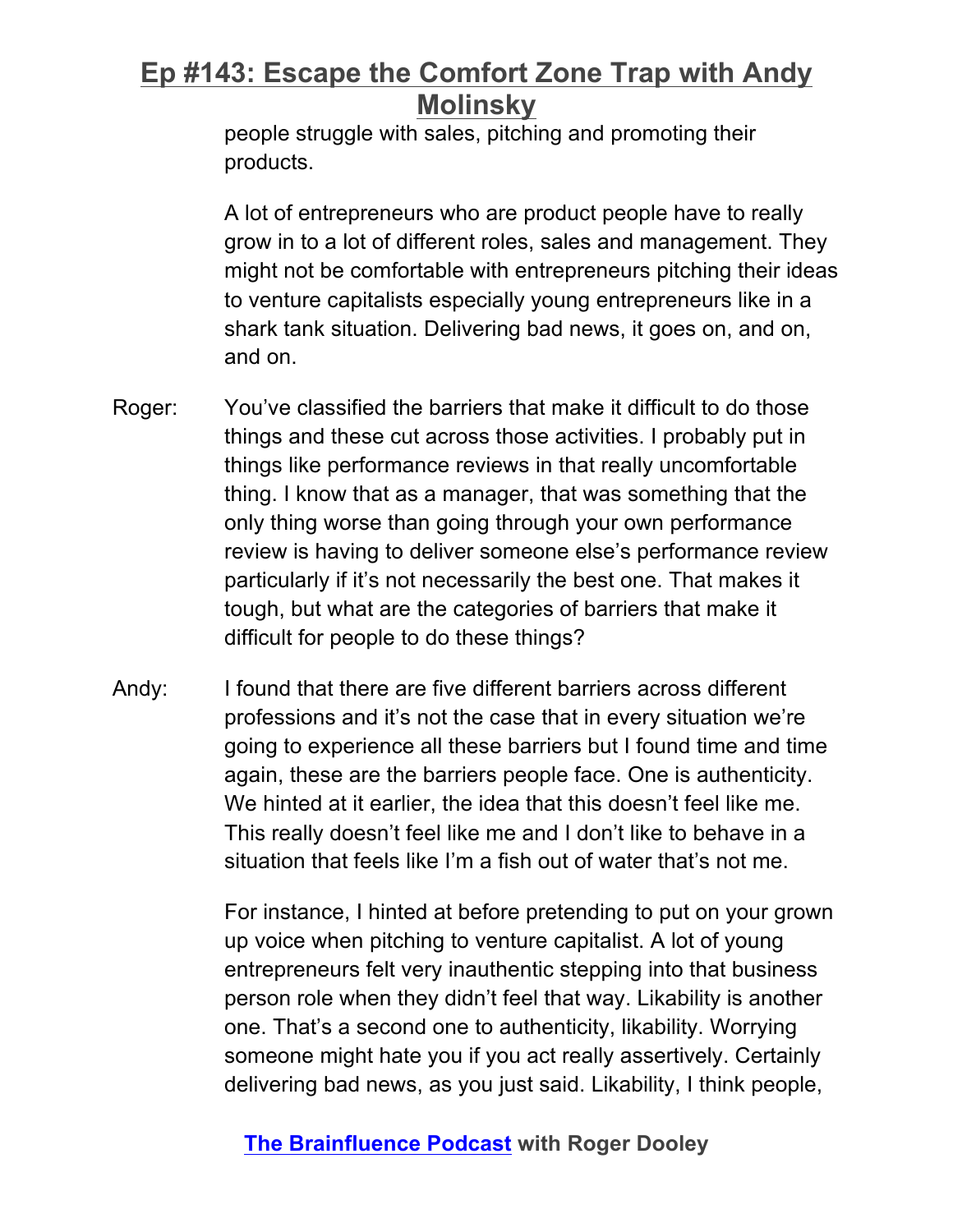again, logically understand it's their job to deliver bad news but psychologically deep down, worry that the other person will hate them, especially if you're a people pleaser, let's say, as many of us are.

Competence is another one. We worry that we'll look like a fool giving a public speech. We worry that we'll look like a fool really doing anything outside our comfort zone. It's like writing with your left hand, being a fish out of water and you can worry inside that you'll feel incompetent. Also worry that that's visible to other people.

Resentment is a fourth one. It's interesting. Again, people logically understand when in Rome act like the Romans. I'm in a performance review situation. I got to do that performance review, but psychologically they sometimes resent the fact that they have to do it. Maybe not in terms of a performance review, but I found that with small talk for instance.

A lot of people feel resentful that small talk and some of the soft skills are so important when their qualifications are really what should matter to get that promotion or get that job, right?

Roger: Right. My product is so great, why should have I to sell it?

Andy: Exactly. I've talked with a lot of people who feel that way especially about small talk. For years, I actually have studied not only people stepping outside their comfort zones and everyday life, but my previous book which is called Global Dexterity was about people stepping outside their cultural comfort zones. People from other cultures especially coming to the United States are often quite resentful about how important chitchat and small talk is.

> I know people who would interview for jobs who had tremendous qualifications, but they just couldn't talk about the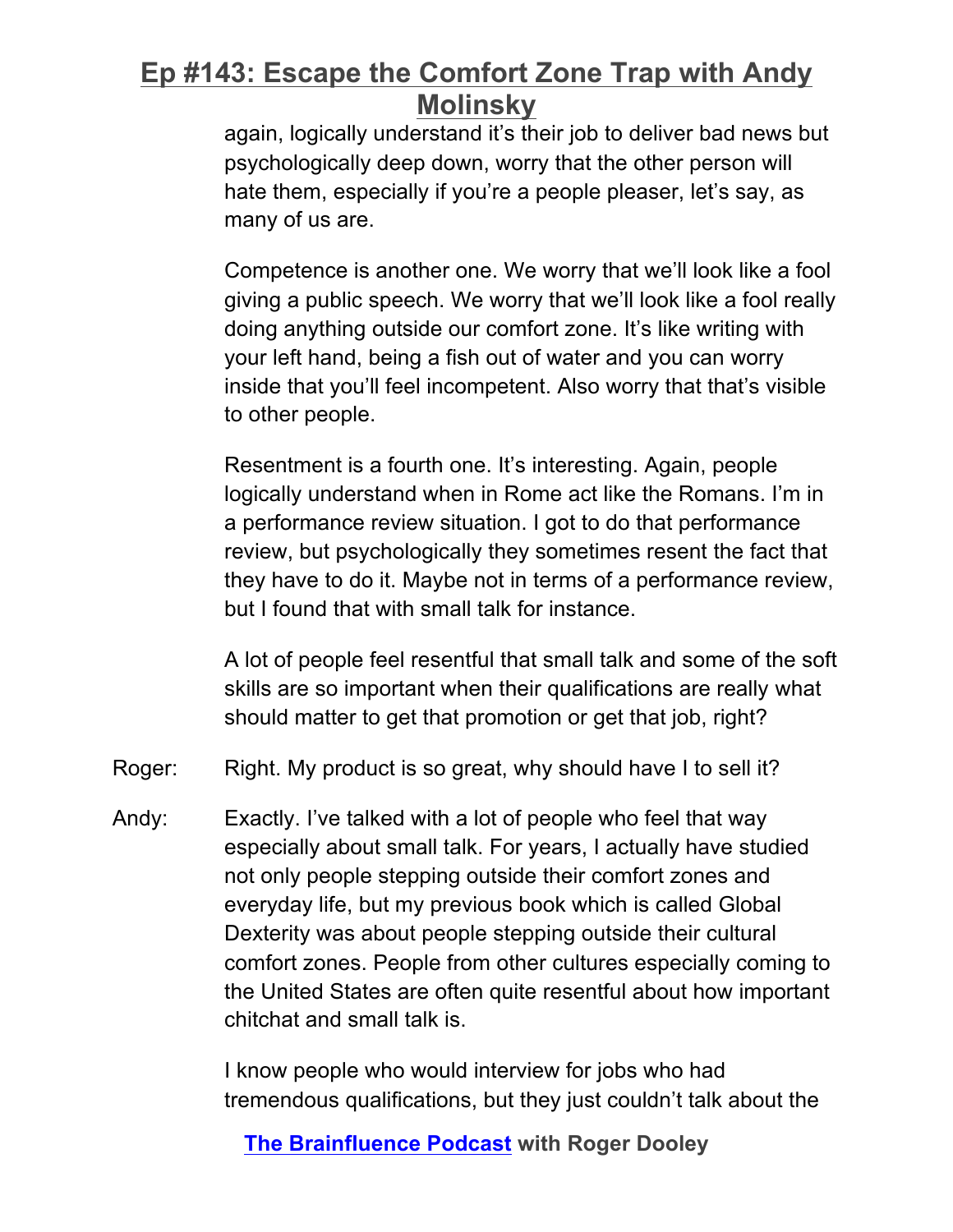weather or they're commuting to the office and that wasn't getting them the job. They were very deeply resentful about it. I'd say that's a fourth one.

- Roger: I find that quite surprising, actually, Andy because it seems like Americans have had their reputation for being all business and get straight to the point where in other cultures there's a much more a elaborate socialization process, but are you saying in some cases, that's not the case and that other cultures are even more direct than we are?
- Andy: Definitely. I think there's a range. I mean, I think that when you're in Germany, for instance, small talk is just not part of their repertoire in a lot of professional situations, whereas if you go to Latin America, you might engage in a ton of small talk before getting down to business. I think the US in some ways is in the middle let's say on that continuum, but I think that there is something about small talk in creating that sense of rapport, that a lot of people from outside the United States find very superficial.

I think it is hard for people and I think sometimes people do feel resentful about how important it ultimately ends up being for various reasons to create that quick sense of trust.

Roger: You're probably seeing the research on that, but there's some fascinating work done using the ultimatum game that usually it's where one person divides, say, a small amount of money, say, \$10 between himself or herself, and another person, and a second person can accept or reject it. Those deals often end in failure because the first person is seen as too greedy and the second person rejects the offer even though it's causing them \$2 or \$3. They still reject it. Merely socializing for 10 minutes before playing the game, reduce the failure rate from 33% to 5%.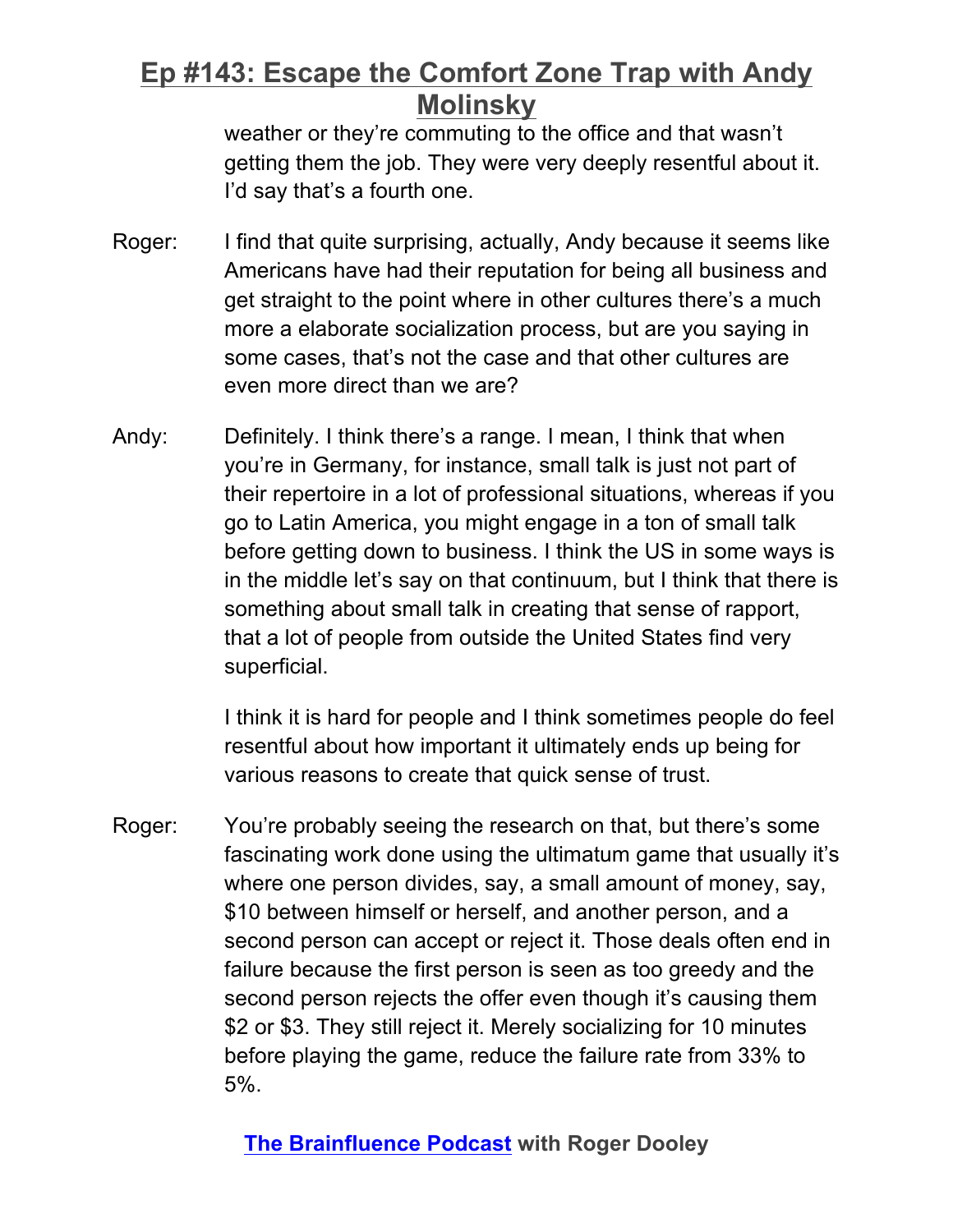That's something that I actually incorporate in a lot of my sessions is emphasizing that it's important not to get down to business right away and what's probably happening there is you're finding some areas of common interest where you're generating what Cialdini would call liking effect or even a unity effect, but that little bit of getting to know the person really does positively affect outcomes. I totally agree with you, that's really important.

Andy: I think that's really interesting and that study is interesting. I think it's important as well, but I do think that's it's also critical to understand that for some people, it's actually really hard to do that. For those of us who are uncomfortable making small talk, we don't know what to say. We don't know how to engage someone. We don't know how to start a conversation and we don't know how to continue it after the first few questions.

> I have an Indian MBA student this semester. I teach a course. I teach MBA's. I teach a course where I force them to step outside their comfort zones. We learn about the process while doing it. She was telling me the other day how her situation was trying to make small talk because for her, coming from India, it's very uncomfortable to make small talk with strangers in the way we're talking about.

She was talking about getting her hair cut and how in the United States the person cutting your hair will chitchat with you and so on. She felt like she was trapped because she did not know what to say. Imagine how uncomfortable it is to sit there and to feel like so deeply anxious, and embarrassed, and uncomfortable, and not knowing what to say. She's a very nice, lovely woman. Then of course on top of it, someone has got a scissors to your head.

Roger: You can't move so you're literally trapped.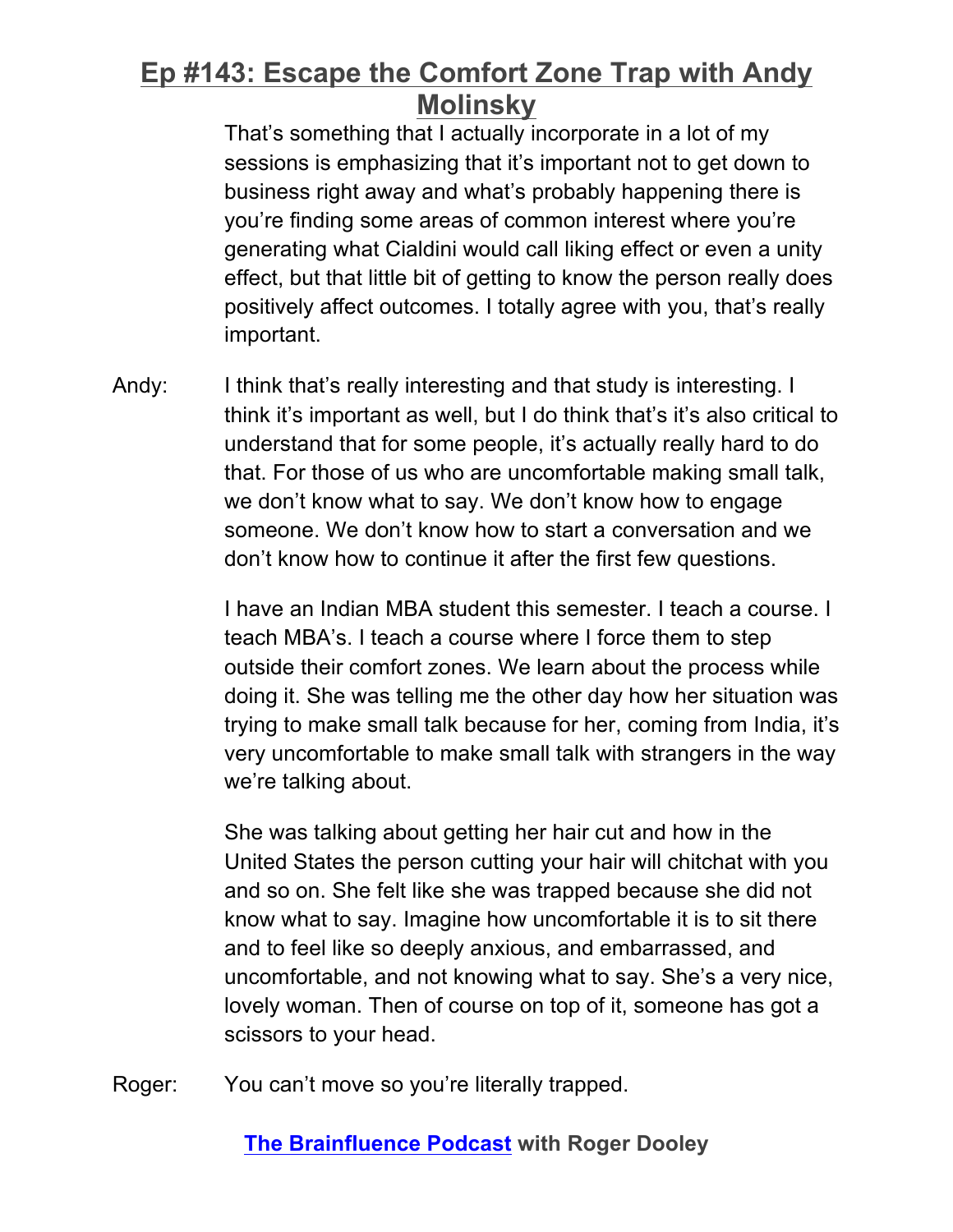Andy: Exactly.

- Roger: Interesting. Competence is one of the things you mentioned. I assume that's where the impostor syndrome comes in that seems to affect so many of us?
- Andy: Absolutely. I found that time and time again. You find it with people that you wouldn't even suspect to have the impostor syndrome. In the book, I talk about how Natalie Portman of Star Wars fame, and Black Swan, and various other movies. She was an undergraduate of Harvard and she revealed after the fact many years later how incredibly uncomfortable she felt at Harvard feeling like such an impostor like, "Who am I to be here? Everyone must look at me and think of me as a dumb actress. Why am I in this role?"

She actually came back and delivered a really stirring commencement speech many years later revealing her feelings. It's funny how many people I talk with who the outside seem so confident and on the inside really feel like an impostor. I site in a book, a recent survey talking about how the number one fear among executives, CEOs is the impostor syndrome.

- Roger: Probably the more responsibility you have or have been given the more likely it is to kick in because the importance of the decisions you're making. I think when you think about being, say, an undergrad student at Harvard, I would think that probably you've got two classes of people. Those people who feel like, "Wow. How did I get in here with all these other people? I really don't belong here." Then perhaps some narcissist who think, "Of course I'm here because I'm the best."
- Andy: You're probably right. You probably want to end up somewhere in between, right?
- Roger: Ideally. Is there a cure for the impostor syndrome?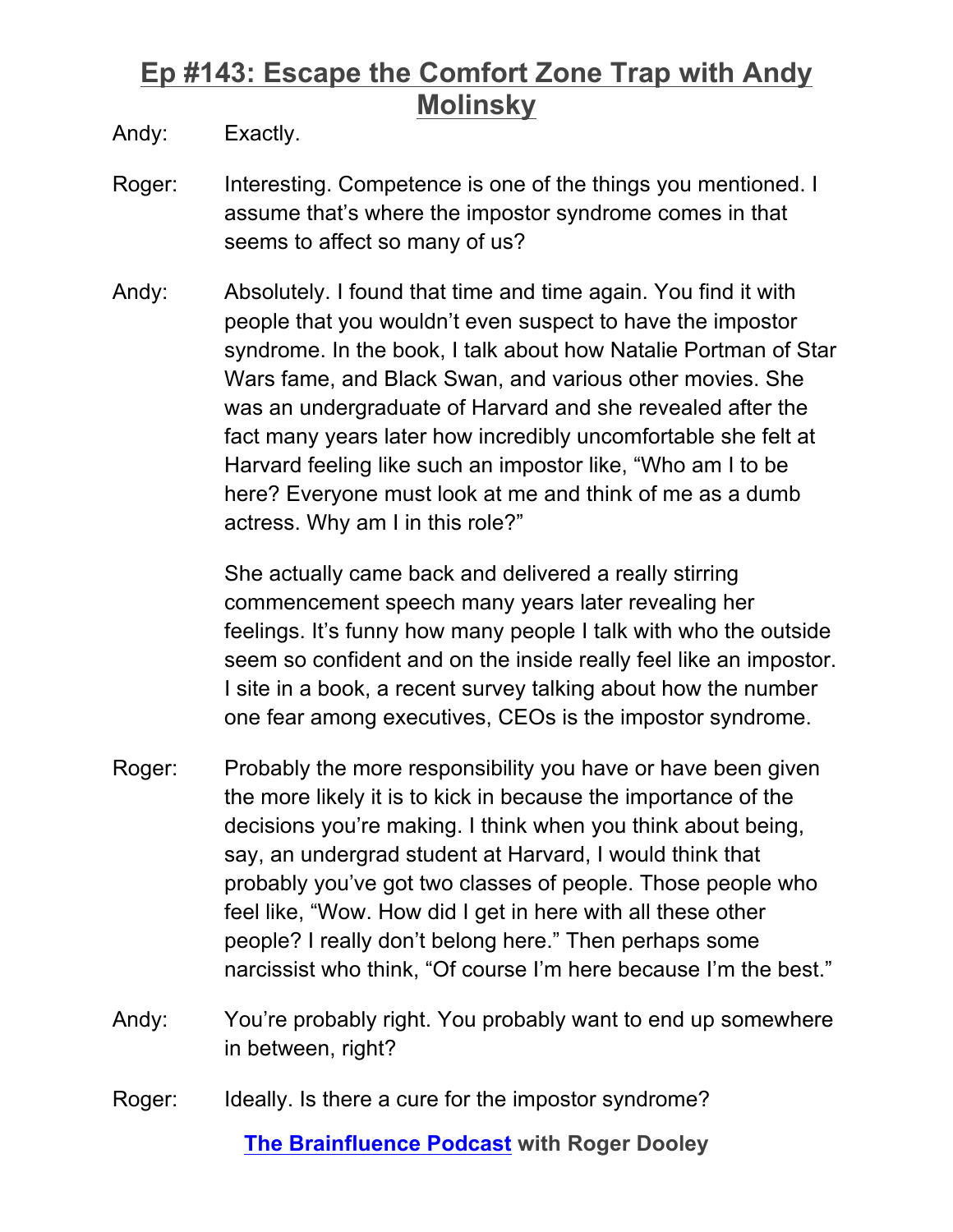Andy: I think that one of the critical aspects that's a cure for any of this is to develop what I talked about a sense of clarity. An evenhanded perspective on the difficulties and challenges you face in any situation outside your comfort zone. Also an evenhanded perspective on the good side as well, on how good you could possibly be.

> I think that people often are doomsday predictors when they step in to situations that are anxiety provoking that, "I'm going to be the worst. I'm awful. I'll never be able to handle this promotion. I'll never be able to handle this new responsibility," and so on or they'll go to the other extreme and say, "I better be the absolute best. I better be a prodigy. I better be unbelievable."

I think that when we're in an anxious anxiety provoking situation, we can sway pretty quickly to either side and I think it's key to have that psychological anchor in the middle to keep yourself grounded, to have that realistic sense that, "Yeah. I'm a novice here. I'm learning. I have a learning orientation. I'm going to make mistakes, but I'm probably also going to have some successes and maybe the fact I'm a novice actually is a benefit because maybe I'll see things in a way that people who aren't novices wouldn't have seen." I think that that is really critical in terms of curing the impostor syndrome or stepping outside your comfort zone in any situation.

Roger: I've encountered it myself occasionally. I was at a conference where I was probably like the only speaker who wasn't PhD and didn't have really impressing academic credentials. At first like, "Good grief, what am I doing here?" Much less an opening keynote role, but then I had to reframe it in my mind, "What perspective am I bringing that these folks don't have and why didn't they invite me here to do this?"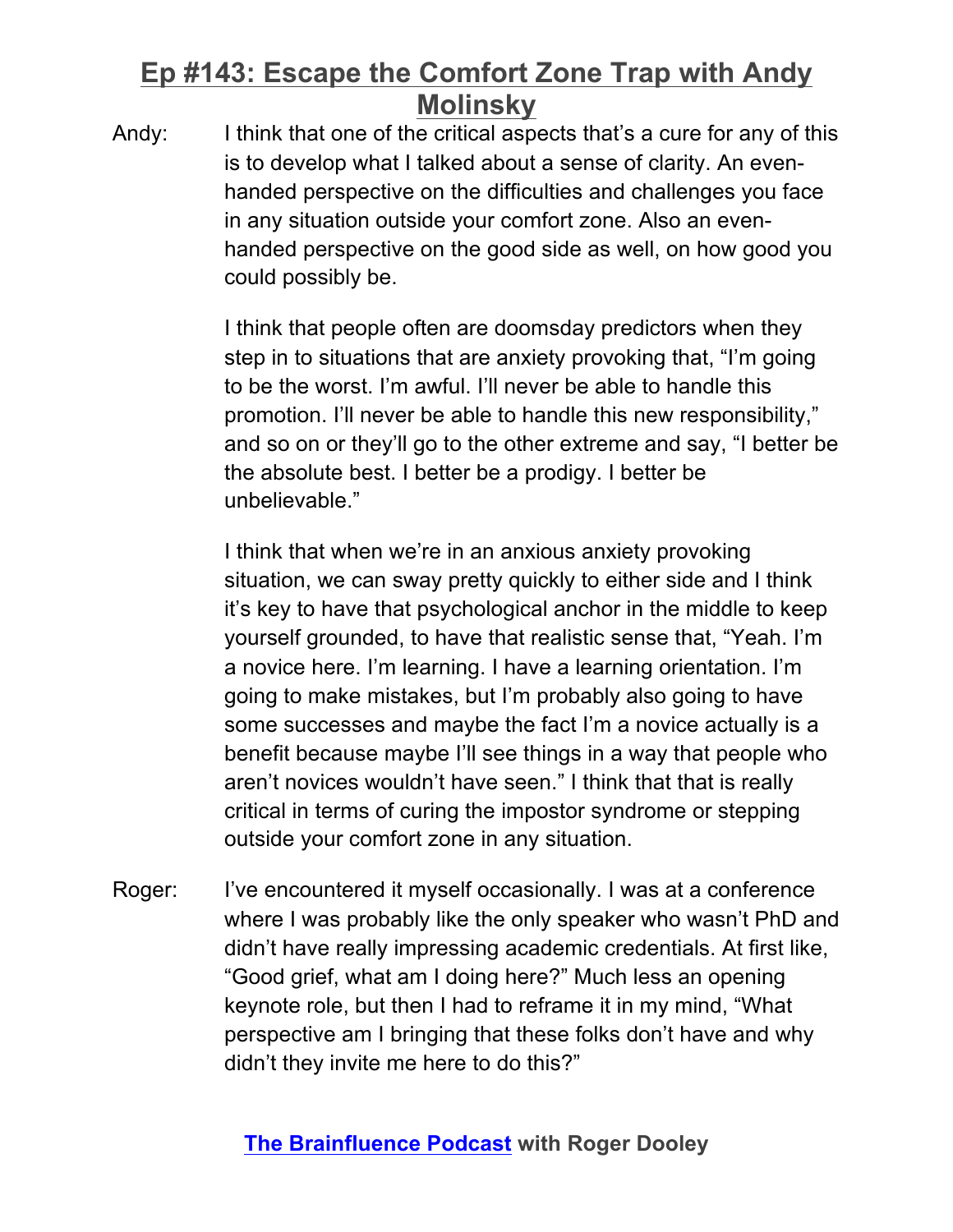Once I wrapped my head around that, it also helped me with planning what I was going to say but also say, "Okay. I do have a role to fill here. It may be different than some of these other folks' roles but I have one."

- Andy: I think that's true when you don't have the same professional qualification or background. It could be the case when you're not the same age. I think nowadays in the workplace, you've got a lot of millennials who are in positions of authority. I mean all sorts of situations where people feel that they're outside their comfort zone and I think that is key in your story is a really good one.
- Roger: Now, some of these barriers seem like they cut both ways like a morality barrier. How do you know if something doesn't feel right to you from a moral standpoint or there's an internal moral conflict going on? How do you know when you should be following your interior moral compassing, "Okay. This really isn't something I should be doing and I shouldn't be trying to get comfortable with it," versus something is saying, "Well, yes. I can sense this moral conflict, but it's okay for me to try and bridge this chasm and do whatever it is I'm being ask to do"?
- Andy: I think it's a really good question. I think we all have lines. I think companies have lines. I'll tell you a story. It's in the book but just for the listeners, one of the people I interviewed for the book was a booker on a national TV show and her job was to book guests, try to be the very first to book guests especially during situations like a big national tragedy.

Let's say, there was a plane crash and the networks wanted to cover it and she had to be the first to be able to get to the family and get them on the radio and compete against the other networks. She would call these people and they would be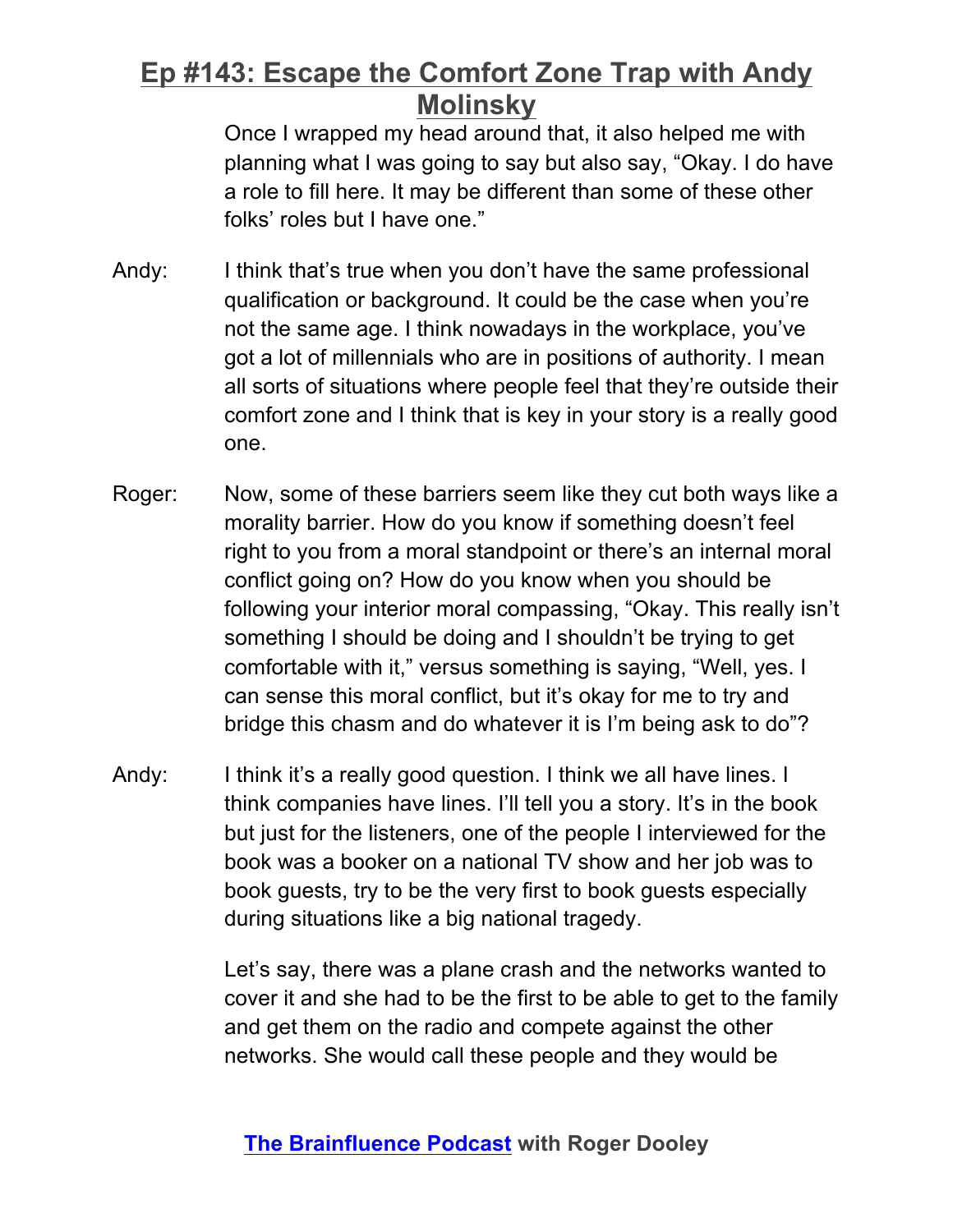sobbing and crying and just in horrible situation, but she somehow had to push through because it was her job.

Obviously, not all of us are in situations like this, but you can have other situations where you have to I begin the story in the book about a woman who had to fire her very best friend from her startup. We're often in situations like this and I think that it is a question of balancing our own morals against our perception of the necessity and the validity and the legitimacy of what we're doing.

In her case, ultimately overtime, it was just too much. It burnt her out. She said it sucked her soul. She couldn't do it anymore and she moved on to a different career. In the case of a woman who had to fire her best friend, she was thinking about the importance for her investors. For the other employees, who had given up their jobs to be able to join her and her company and how this woman, her best friend was actually bringing the company down. It was a very small company.

I think it is really a balance and it's very personal and you're balancing many different things. It's idiosyncratic in some ways. I don't know if there's a blank statement.

Roger: Right. I think it perhaps weighing the greater good in the case of the person having to fire her friend. The greater good was perhaps the survival of the company and the success for its investors even though the action itself presents a moral dilemma. I think in the book, you've got another good example of an addiction counselor at a rehab facility who would sometimes have to kick a patient out of the rehab facility because they weren't following the rules.

> That creates a conflict because you know that they're much more likely to relapse into their addictive behavior if you kick them out. In essence, you might be condemning them to this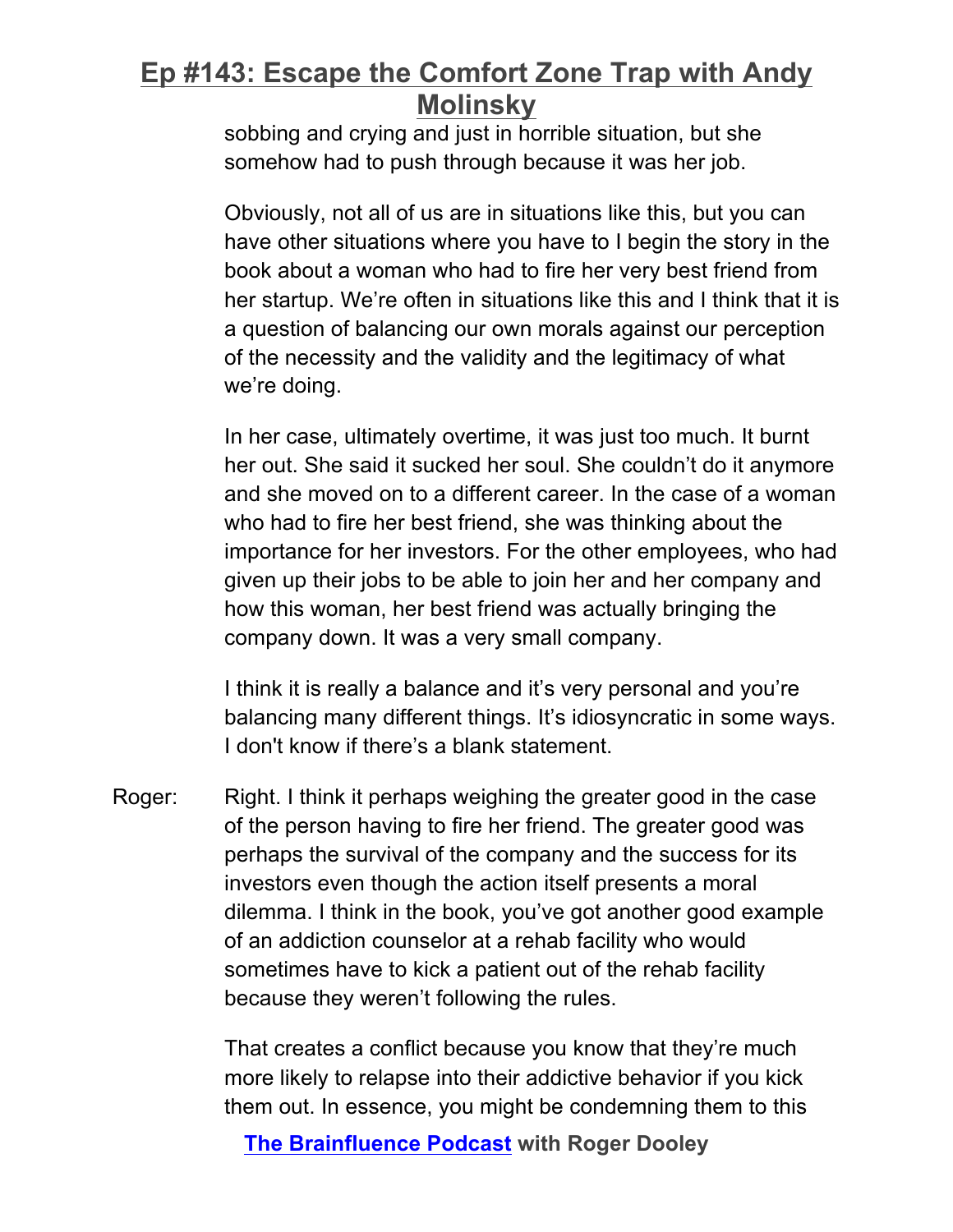really terrible faith of relapsing and going through the whole cycle again, but at the same time permitting the rule violations in the facility would undermine perhaps all of the work at the facility not to mention not necessarily helping that individual properly.

Andy: I agree. I think that we face situations often at work where we have to think to ourselves what is our perception of the greater good? I think in layoffs, it's a big issue. Companies often times try to help those who are in charge of conducting the layoffs or firing the good companies with real deep understanding of the legitimacy of their actions because otherwise it can be real emotional turmoil.

> As part of my work, I have interviewed over 50 managers and executives about their experience performing layoffs and understanding that greater good in a real authentic legitimate way is so essential to have that psychological grounding when you're stepping into a situation where you in that case have to cause real pain to someone.

- Roger: I think I've certainly seen many of those situations in corporations where the person has not been well-trained or well-grounded, and by identifying with the person that they're laying-off and saying, "Yeah. This doesn't make any sense to me either. I'm probably going to be next. Be glad you're getting out now. Be tough for later." It's not really serving the purpose of the corporation very well.
- Andy: Or by the way, it's not serving the benefit of the person being laid off either, frankly, in that situation.
- Roger: That's true too because often … Of course it depends on the circumstance, but often if it's more of a termination due to the fact that if it isn't that good then you may be well doing that person a favor by getting them into a situation where they can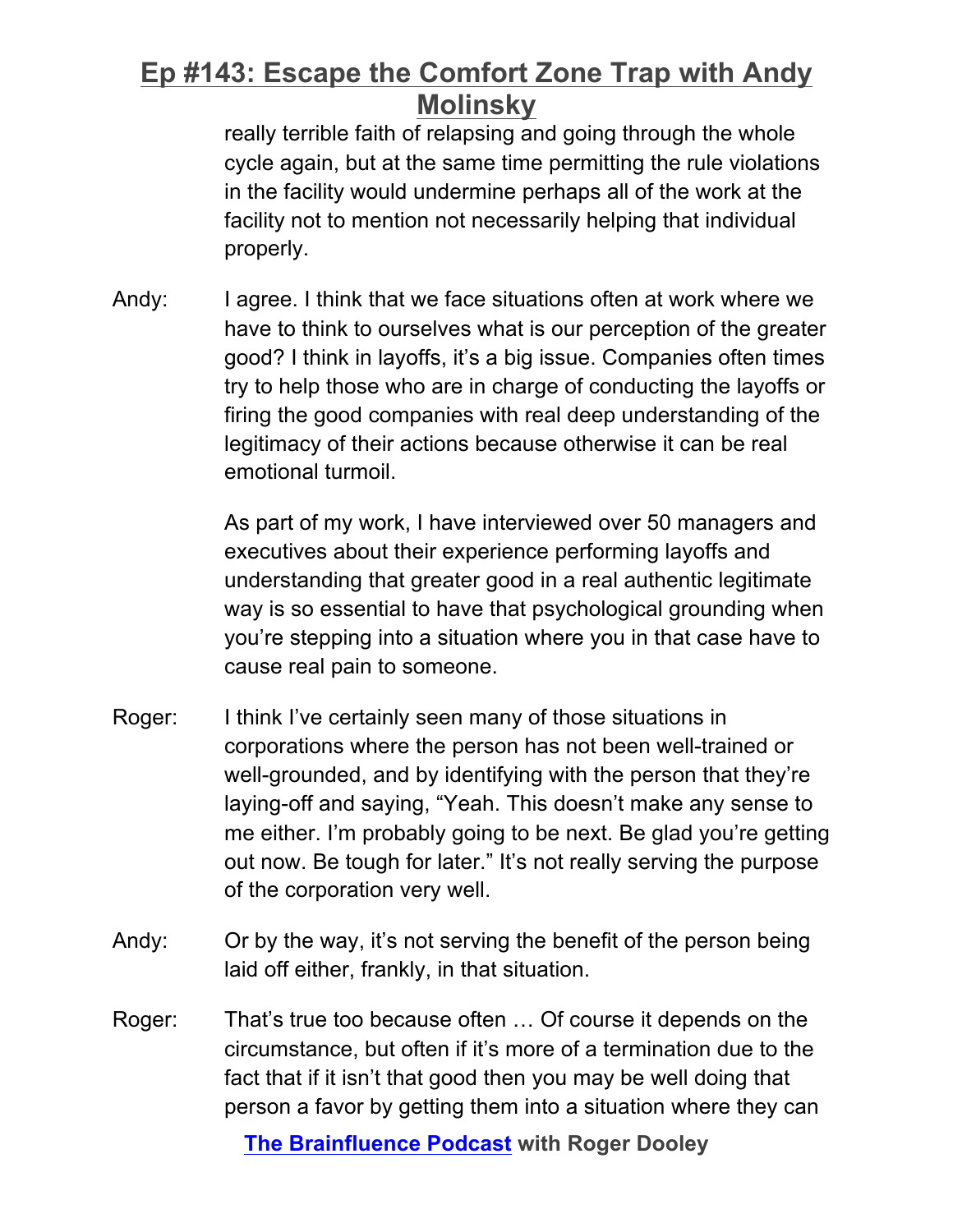perform at a high level when they're not performing and probably not capable of performing in whatever they're doing now. It's hard to really put it in a totally positive context if you're firing somebody, but often that transition will help them in the long run.

Andy: Speaking of firing, one of the stories in the book that just always has stuck with me and this about how even if you understand the greater good, firing someone or letting someone go or stepping into a situation like this can just be so hard even for those of us who are fairly experienced. I don't know if you remember this story where there was this very, very senior manager at a Fortune 500 company and he had to layoff someone who he had hired a couple years earlier, knew this person well, had been to their house for barbecues and so on.

> He felt very confident. Perhaps probably overconfident about his ability to pull it off. An HR manager had suggested that he work on the script that the company had developed, but he said, "No. I don't need it." He took it on his hand, but he said, "I don't need it." The person being laid off walks in the room and the senior executive looks at him and in that moment he just freezes.

> He realizes that the guy walking in the room knows what's happening. He then knows what's happening. He starts to become flooded with emotions. He hadn't prepared. He was overconfident, and he freezes, and he clutches that script in his hand almost crumpling it. You hear the paper and then he just robotically opens it up and reads from the script and literally reads. Looks down and reads, doesn't make eye contact with the guy being laid off.

> I mean, talk about undignifying in a way, but really as a result of how unbelievably, emotionally overcome that senior executive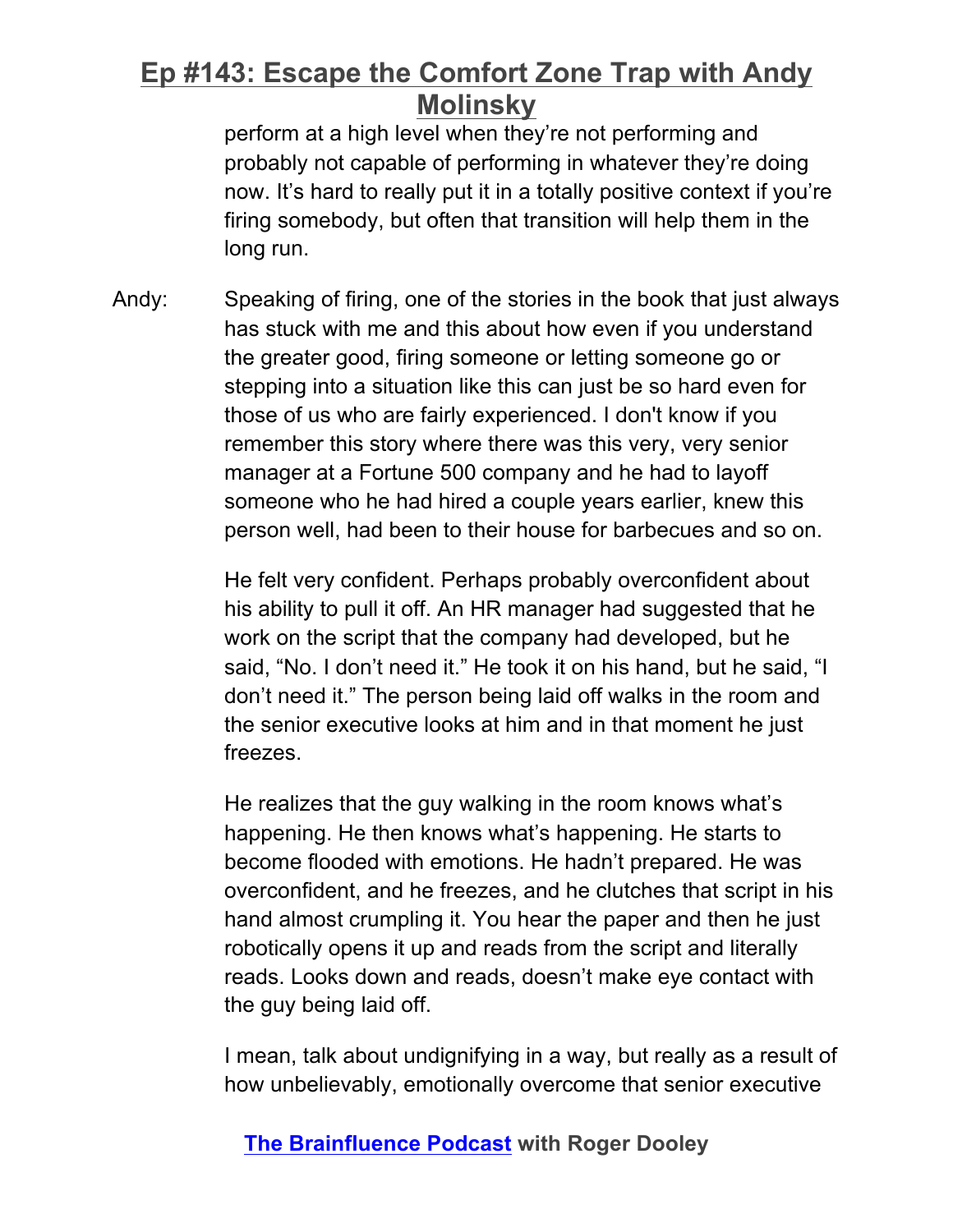was and how he didn't anticipate the difficulty of doing this. That's an extreme example, but that's an example of stepping outside your comfort zone for sure.

- Roger: What are some of the techniques that we humans use to avoid getting outside of our comfort zone?
- Andy: We're really good at it. We do it in a lot of different ways. The obvious one is just to say no to it, to rationalize it away. "Oh, that speech I was asked to give. No, I can't do that. It's not that important for my job or my career to give speeches." We might only do part of the task like delivering feedback. We'll deliver a part of it but not the whole thing which makes us feel a little bit more comfortable. We might pass the buck.

As a small business owner, I'm awkward, I'm uncomfortable at networking events, making chitchat like we talked about earlier. You know what, I'm going to have my assistant go instead of me. Even though it should be me representing the business, I'll let her go instead. I'll let him go instead, whatever it is. I found this a lot with entrepreneurs, they'll tinker and avoid and procrastinate.

They'll try to perfect, and perfect, and perfect what they're doing until not put it out there in the world because how fearful it is to put that incomplete thing into the world when in fact that's what you need to do to get the early feedback and in the meantime other people with more confidence and more courage put theirs out in the world and they get a head start. I mean, there's a range of different ways we avoid, but if you do a thorough, honest, psychological accounting of yourself, you'll probably come up with a lot more.

Roger: I think procrastination is huge because it's so easy to do. You're not saying, "I've got to make this difficult phone call." Instead of just saying, "Well, I'm not going to make the phone call," which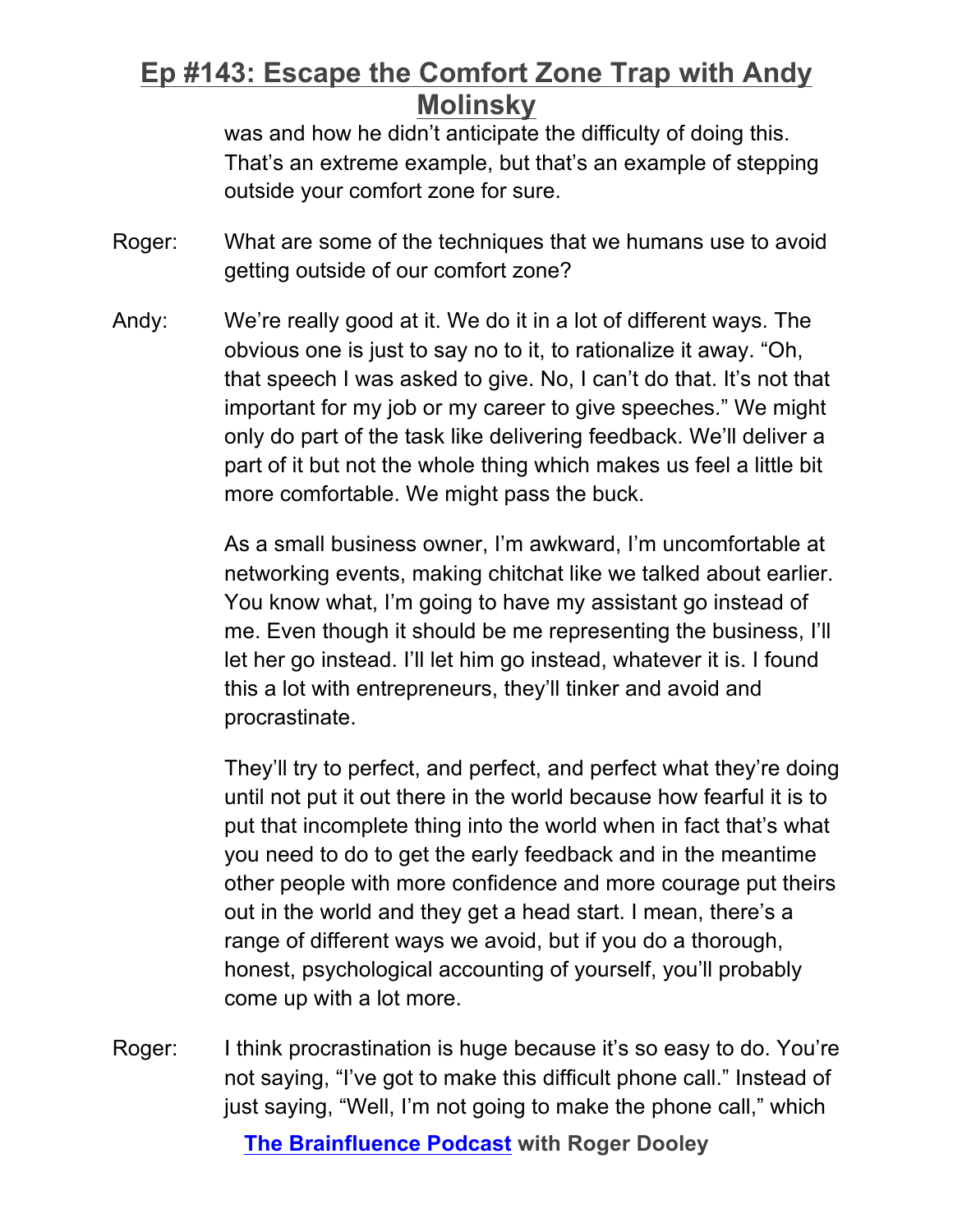would then create some kind of conflict that, "Well, I know I've got to make it." You can always put it off, "Gee, it's almost the weekend. I'll wait until Monday and then, oh, they're probably busy because it's Monday."

- Andy: Exactly.
- Roger: You can go on forever like that.
- Andy: Exactly. We're good at rationalizing too. We're great at coming up with explanations for why we should procrastinate, why it's perfectly legitimate as you said.
- Roger: You talked about this cycle of avoidance that the more we avoid something, that just simply amps up our desire to avoid it more. Explain how that works.
- Andy: It's like a snake. You're afraid of snakes. You avoid snakes. By the way, there's an upside to avoidance which is that's temporary relief. You don't have to actually confront the snake or I mean, it's a metaphor. Let's say the snake is networking or delivering bad news or whatever it might be, but the thing is that overtime that snake whatever that thing is that you fear, it doesn't diminish in its power or in its fear.

It increases the more you avoid and so that creates a vicious cycle. The more you avoid, the more the thing that you're avoiding becomes worthy of avoiding that much more. It's a very difficult cycle and we all get into it.

Roger: It seems like avoidance is, again, one of those things that has a dual nature. Any number of books by management experts or life coaches tell you that if you don't like something or you aren't comfortable with it, then you should eliminate it, you should outsource it, you should delegate it. How do you determine when that strategy of saying, "Okay. Yeah, I'm really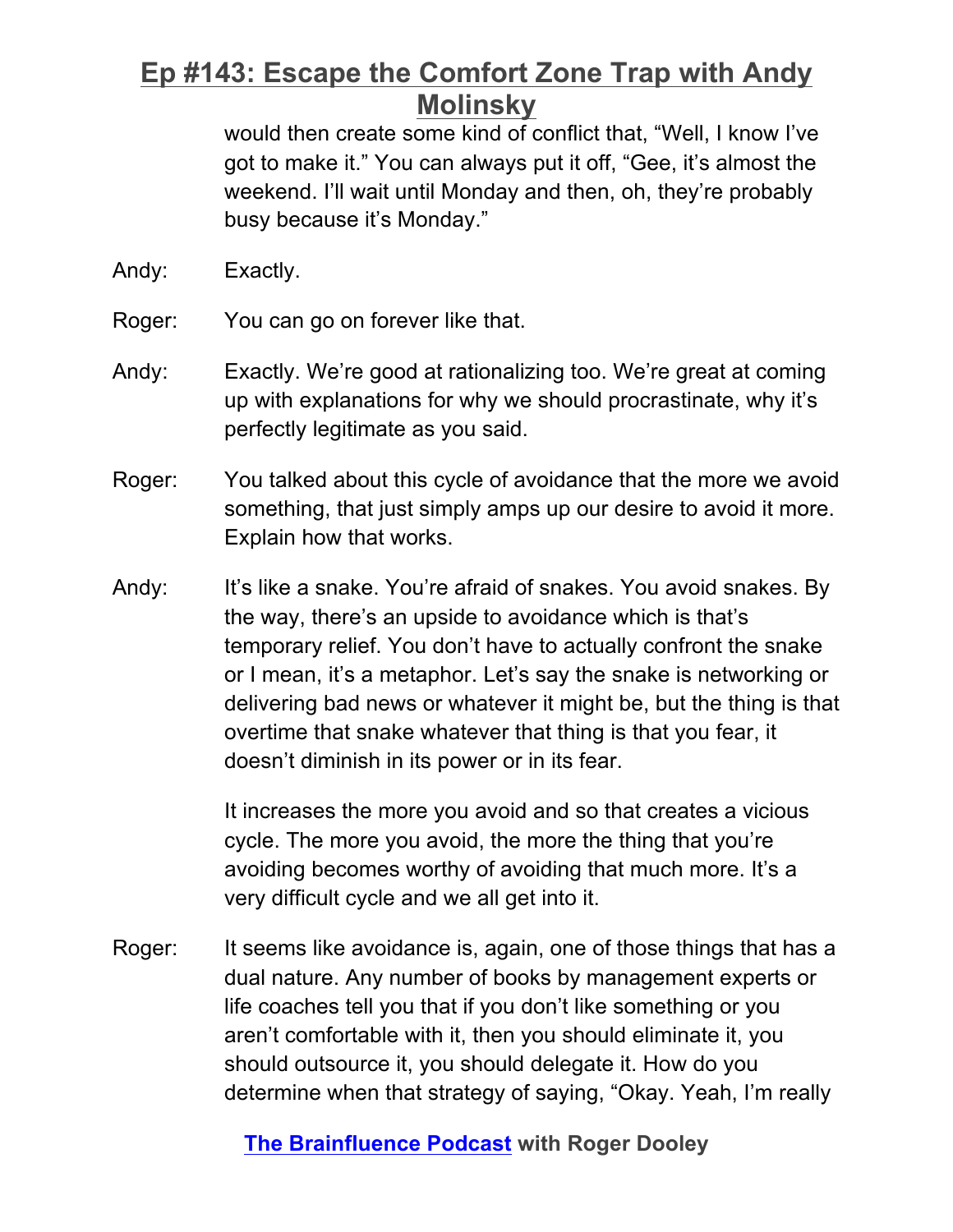not comfortable with this so I'm not going to force myself to do it. I'm going to find some other way of getting rid of it by giving it to somebody else," or saying, "Yes. I'm simply not going to do it," or when you should actually say, "Okay. Yes, this is outside my comfort zone but I really need to do that"?

Andy: That's a good question. I think there's a lot of … I mean there could be reasons for you in your own personal and professional development or there could be reasons for the company as well and sometimes you need to balance both. There's a story in the book for instance of a small business owner who was terrible at sales.

> He was uncomfortable at sales and terrible at sales. It turned out that there was a lot of time pressure in his industry. He had to start selling quick and he could have tried to embark on this process of stepping outside his comfort zone, but he realized that for time's sake and for the importance of his business, he actually ended up hiring someone as you said.

I think in a lot of other cases that ends up being an excuse for us not to actually grow personally and professionally. One question that I often ask people when I'm working with them or when I'm teaching them or when we're talking about stepping outside your comfort zone is if you can imagine the situation you're talking about, imagine that you could somehow magically erase the anxiety that you experience.

Imagine it went away. Is that thing that we're talking about something that you actually would want to be able to do? Sometimes we simply don't have interest. It's not something that's important to us. It's not important to our personal or professional development. In that case, maybe it is something you outsourced or maybe something you get a partner to work on, but in a lot of cases, when people answer that question for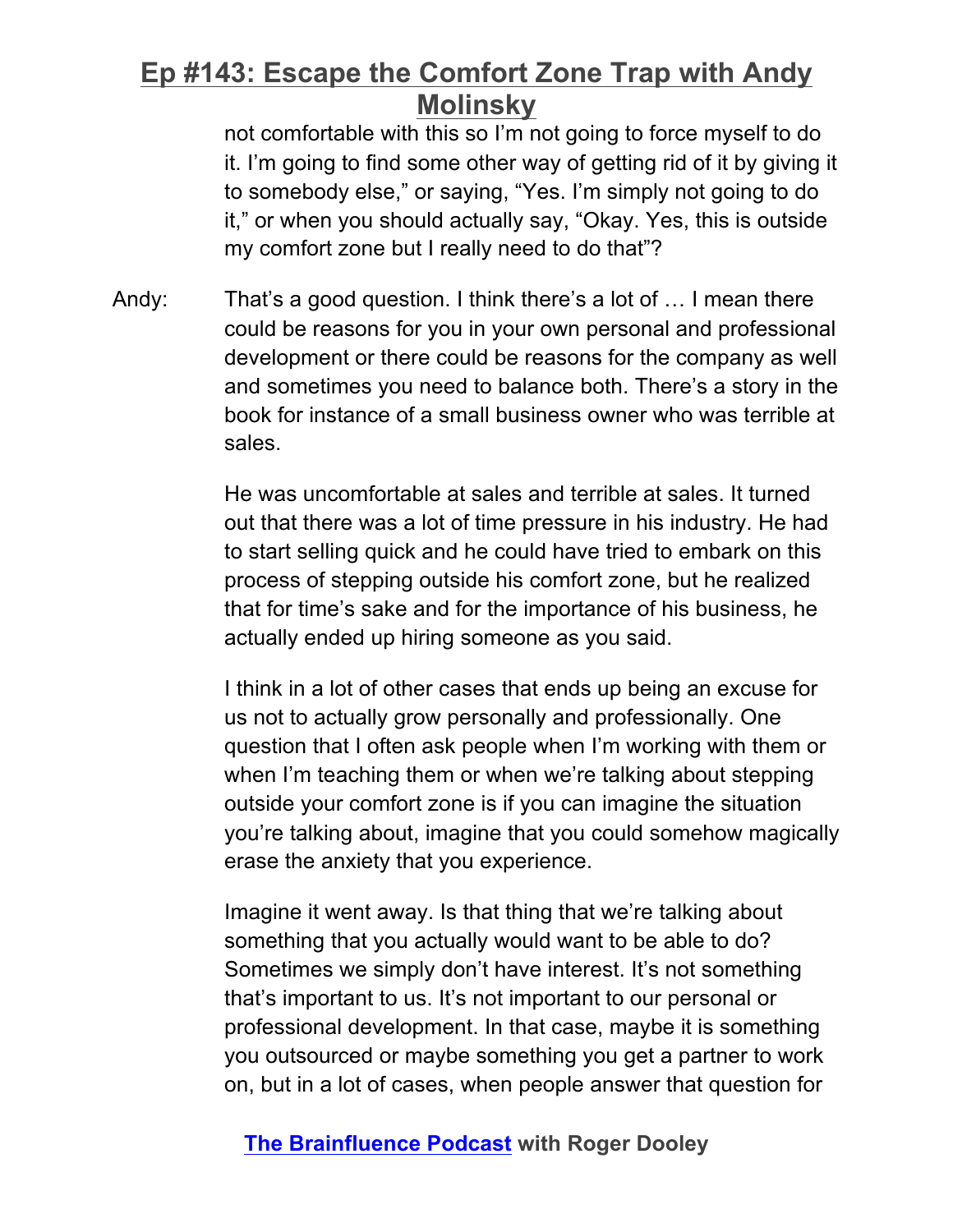themselves, they think to themselves, "Hey, you know what, if I'm really being honest with myself, this is something that would actually help me." I think that's where you start to have the courage to embark on the change.

Roger: It sounds like the criteria, one, would be is this something that would be personally good for you to "fix." If you hate accounting and your business partner is really good at accounting, then maybe it's fine to say, "Okay. I want my business partner handle that part of the business and I work on sales," but if you stand back and say, "Okay. Look, I really need to understand the financial picture of myself. I have to work on this and put aside those fears," but then the other thing is whether it's going to be effective like, "You're part of a university and these days the job of the university president is fundraising." That's a primary job.

> It seems like anyway at many institutions. If they were put in that position, and really didn't like asking people for money, they could delegate it to the chancellor for development or whatever the university has as their head fundraising position, but they simply wouldn't be as effective. The hedge fund billionaire is probably not going to return a call from the development director where they might return a call from the university president.

- Andy: Exactly.
- Roger: In that case, they need to get out of their comfort zone and do it or find a different job.
- Andy: For sure. If you're a university president, find a different job. I think in that particular case, that's an issue of fit too. I think that there are … Whether it's a university president or a dean, fundraising is critical and if you're not doing a proper job search, if you're not searching for the right candidate and hiring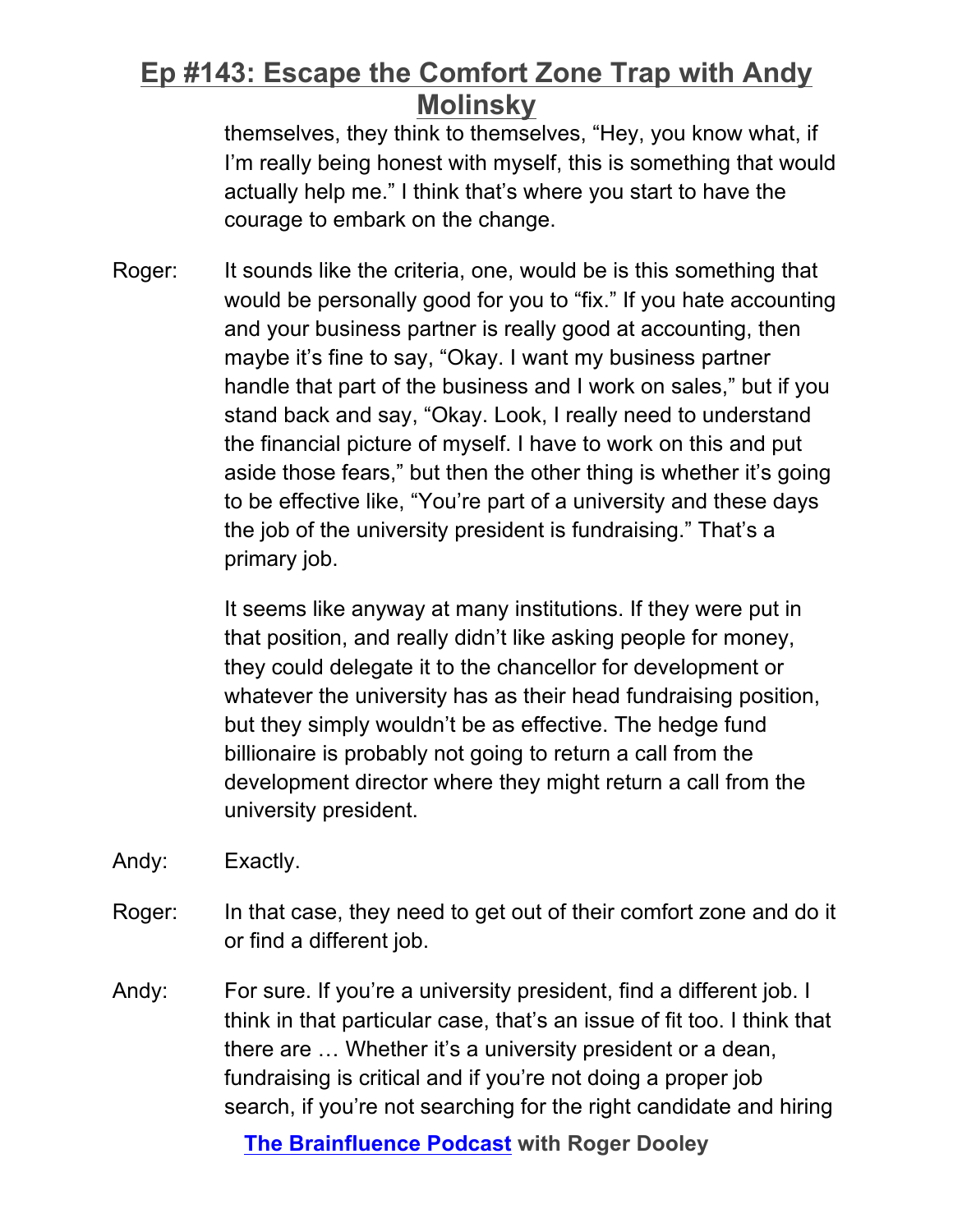the right candidate, that's a mistake actually if the people are doing the hiring as well.

I think that in a lot of cases, it's not as clear cut. They talk about this, VUCA world. Volatile, uncertain, chaotic and … I forgot what the A is actually. Do you know what the A is?

- Roger: I don't recall. I've heard that though.
- Andy: You get what I'm saying. There's a lot of change. There's constant change. All sorts of kinds of change, and that individuals, and organizations have to develop all the time so the jobs that you have today, aren't necessarily going to be the jobs that your people are going to have in two years from now. People are moving up. They're moving in different positions, different roles, different tasks, different responsibilities.

That's really a question of personal growth, personal and professional growth. You're not going to be able to hire someone for a new job immediately as that job develops and changes. You're going to have to take the human capital of people that you have and help them learn to grow and develop and that's where acting outside your comfort zone is so critical.

- Roger: If we've gotten past the first hurdles, we've identified that we are avoiding something that we really should be working on, are there some simple things that we can do to change our behavior?
- Andy: Yeah. That's the whole core of the book is about. It's about giving people the tools, the skills but also the courage to be able to do it. I found across all these professions and all the people that I work with and these were managers, entrepreneurs, doctors, teachers, lawyers, baristas, actors, goat farmers, all sorts of people and all sorts of professions.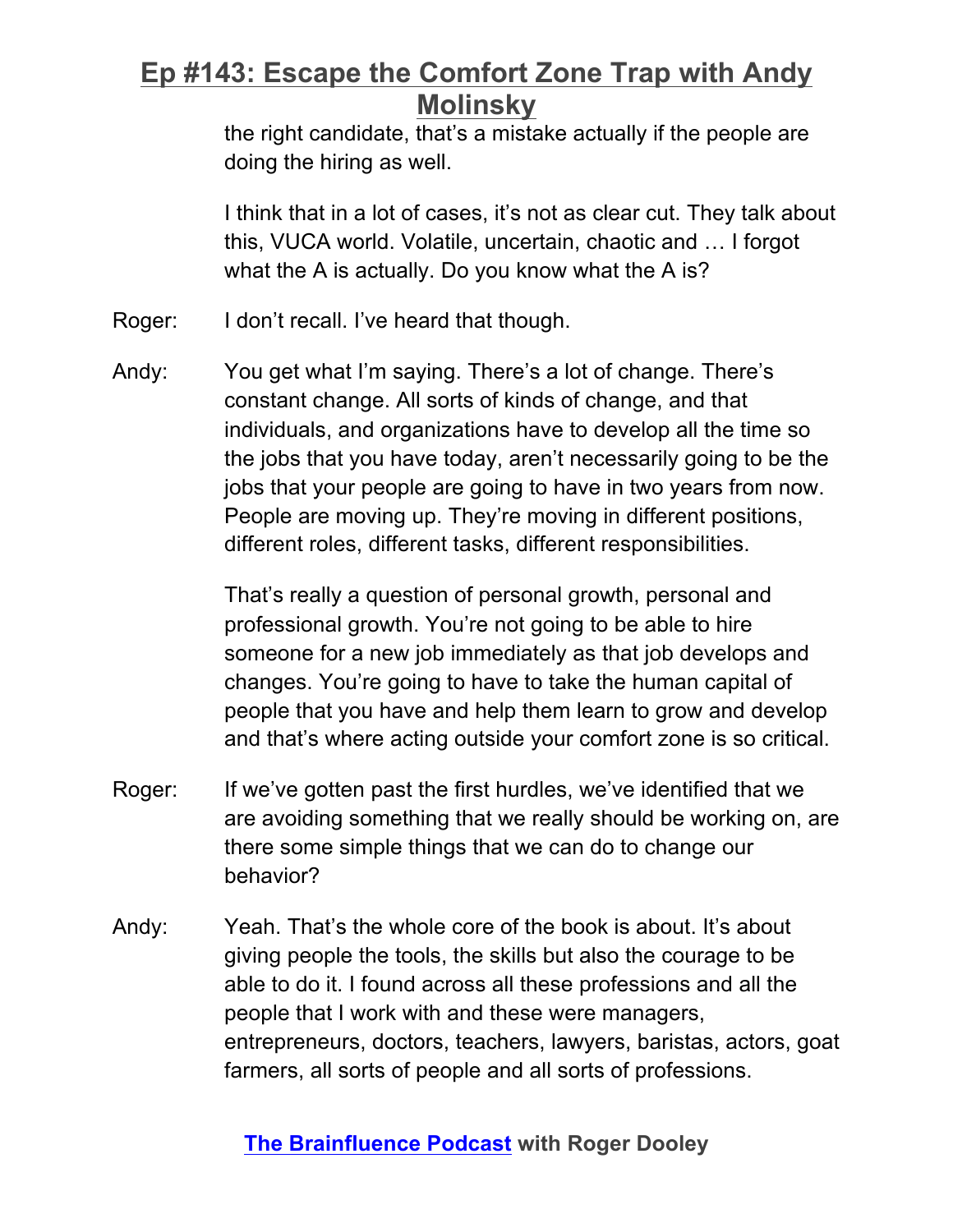I found that it all boils down to three things. The first was conviction. We could talk about these or I could delve in where you want me to. The second one was customization and then the third was clarity. Conviction is basically finding a way to say yes when every bone in your body is saying no. It's having that deep sense of purpose.

Almost like giving yourself psychological permission to fight through that tendency to avoid. It's the antidote to avoidance and it's very personal. What's going to give me conviction to give it a go is different from what's going to give you conviction. In some cases, you realize this is the right thing for you to do or it's a necessary thing for you to do.

Maybe you realize that overtime this will make you feel good about yourself if you do this. I interviewed rabbis and priest and in some cases, people used the idea that this is my calling as their source of conviction to fight through discomfort, and there's some really amazing stories in the book about that too. That's conviction. That is critical. That's the wind behind your back to actually give it a go.

- Roger: Let me jump to one last question, Andy. We're at the beginning of a new year and I'm sure many of our listeners have some kind of a plan to do things differently or accomplish more in that new year. It's what you're supposed to do. What advice would you give them?
- Andy: My advice would be-
- Roger: Other than buy your book which would be a great starting point.
- Andy: Call me, email me. I think to come up with a plan and a reasonable plan. I think that plan should entail things like, for instance, to do an honest psychological accounting, sort of as we talked about before about what the challenges really are for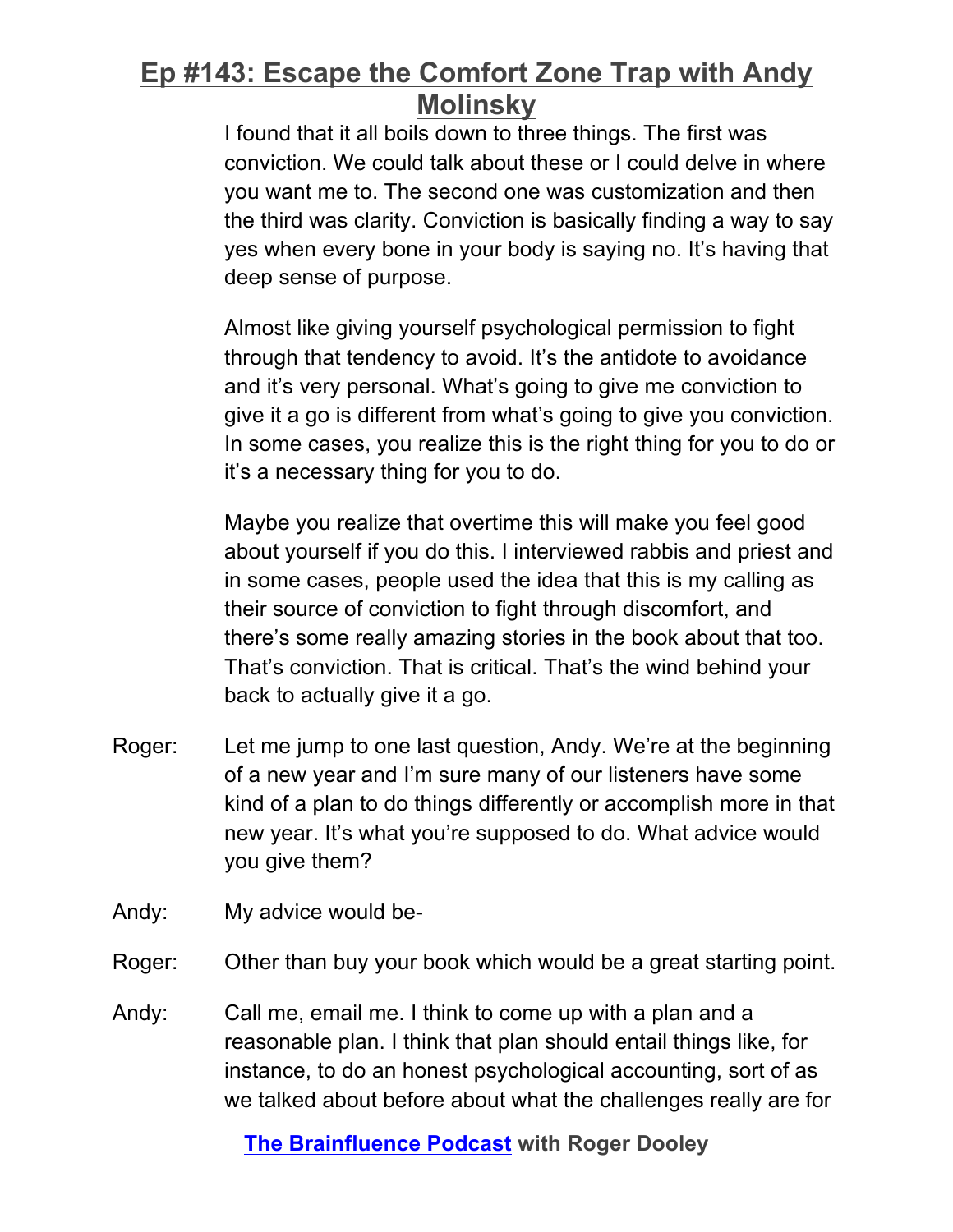you and your situation, and how, and maybe why you think that you're avoiding. I think it's important to also do a psychological accounting of where your source of conviction is. Why for you this particular thing that you like to work on is critically important for you?

Really own that and understand it. Then I think the other thing would be to develop a plan in terms of creating just right situations for you to ramp up to learning how to do this. If you're afraid of public speaking, and if you decide that you know what, I'm going to start speaking in front of 7,500 people. You're probably going to go into avoidance overdrive.

For those of you who are parents out there, you're probably familiar with the idea of just right book for your kid. It's just right there. It's what they need. A little bit of a stretch, but not overwhelming. That's what you need to do figure out steps along the way, opportunities to practice that you can hone your skills, develop that sense of confidence and self-efficacy which can then propel you forward.

I mean, that's my basic advice and the other thing I'd say is that acting outside your comfort zone, it's not rocket science. It's not rocket science, but it's also sometimes not as easy as it's portrayed on the internet. Just take a leap, go for it. Of course that's important, but I think it really does take more than just taking a leap, it takes effort, it takes some planning, it takes some courage. That's really the purpose of my book is to really give people concrete tools and insights to be able to make it work.

Roger: That's great advice. Let me remind our listeners, we're speaking with Andy Molinsky, author of the new book, Reach: A New Strategy to Help You Step Outside Your Comfort Zone,